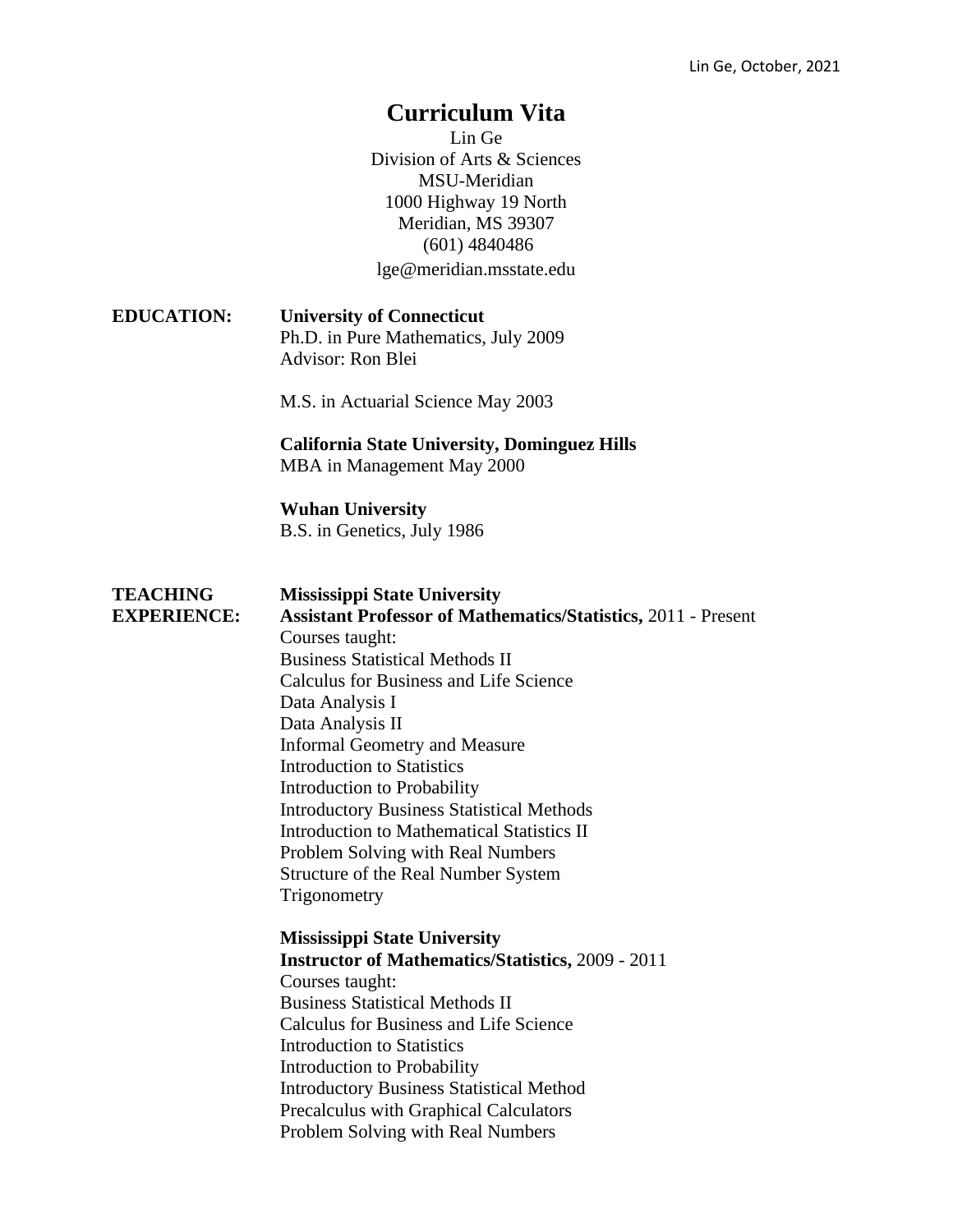## **University of Connecticut**

**Teaching Assistant,** 2003 - 2009 Courses taught: Multivariable Calculus Calculus I Calculus II Calculus for Business and Economics Math for Business and Economics Elementary Discrete Mathematics Elementary Mathematical Modeling Problem Solving

## **RESEARCH Mississippi State University,** 2009 - Present

## **EXPERIENCE:**

Study variable bandwidth kernel regression estimation. The often-used kernel regression estimator is the Nadaraya-Watson estimator which uses fixed bandwidth. Our study uses variable bandwidth to improve the accuracy of estimation. In the literature, variable bandwidth is widely used to estimate density function but has limited use in kernel regression estimation.

Study statistical distributions of self-normalized sums of independent random variables. Specifically, the research compares small tail probabilities between self-normalized sums and the standard normal distribution. In literature, it is called the Cramer type moderate deviation. It is related to the central limit theorem which is widely used in statistics. The research can be used in many applied areas including insurance and risk analysis.

Study functional analysis and probability. The research builds relationships between combinatorial measurements and norms in Orlicz spaces. The relationships are then used to generalize some classical theorems.

Study the teaching of mathematics and statistics to students who have diversified mathematical backgrounds. The research studies difficulties students may encounter and how teachers can help students overcome their difficulties. My research also focuses on different mathematical representations (for example, graphs, formulas, tables, and words) and how teachers can use multiple representations to help students understand course material.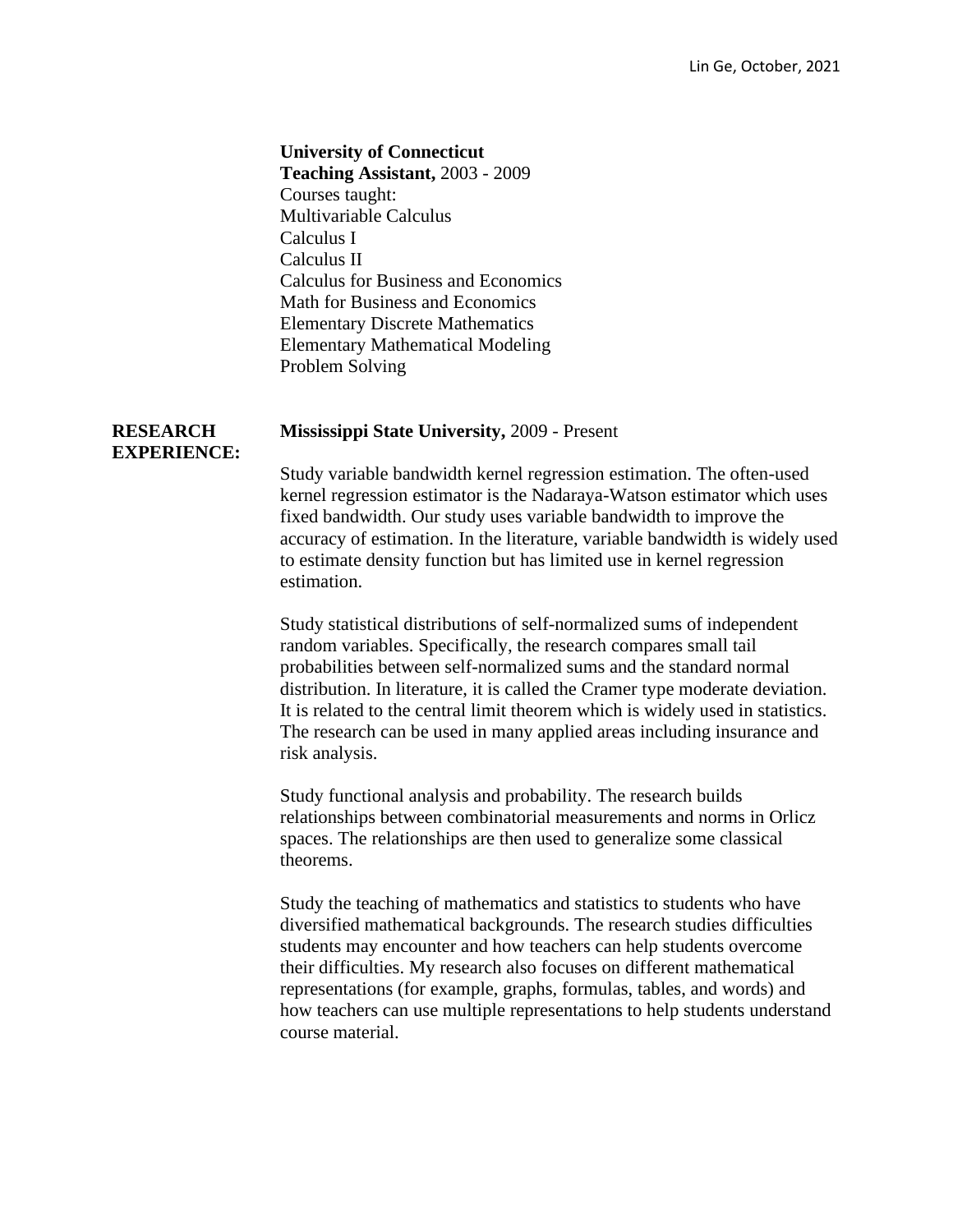| <b>OTHER WORK</b><br><b>EXPERIENCE:</b> | <b>Yubo Company, China</b><br>Production Supervisor, 1991 - 1998<br>Scheduled and coordinate production activities. Maintained effective<br>quality procedures                                                |
|-----------------------------------------|---------------------------------------------------------------------------------------------------------------------------------------------------------------------------------------------------------------|
|                                         | <b>Northern Health Research Institute, China</b><br>Research Assistant, 1986 - 1990<br>Performed cell cultures. Collected and analyzed experiment data.                                                       |
| <b>UNIVERSITY</b><br><b>SERVICES:</b>   | Faculty advisor for the Student Government Association at Mississippi<br>State University's Meridian Campus                                                                                                   |
|                                         | Member of the Promotion and Tenure Document Committee for the<br><b>Meridian Campus</b>                                                                                                                       |
|                                         | Member of the dissertation committee for a Ph.D. student of the Division<br>of Education at the Meridian Campus                                                                                               |
|                                         | Member of the search committee for social work field director                                                                                                                                                 |
| <b>AWARDS:</b>                          | State Pride Faculty Award, 2011<br>Award to recognize excellence with regard to faculty member's<br>contribution to the missions of teaching, research, or service at Mississippi<br><b>State University</b>  |
|                                         | Certificate of Appreciation as an Outstanding Instructor, 2011<br>Award given by students in recognition of my dedication to the training<br>and development of Mississippi State University, Meridian Campus |
|                                         | Dissertation Fellowship, 2009<br>Award given to select Ph.D. Students at the University of Connecticut<br>in the final stages of their dissertation work                                                      |
| <b>PUBLICATIOS:</b>                     | Variable bandwidth kernel regression estimation, ESAIM: Probability and<br>Statistics 25 (2021) 55-86.                                                                                                        |
|                                         | Further refinement of self-normalized Cramér-type moderate deviations,<br>ESAIM: Probability and Statistics 21 (2017) 201-209.                                                                                |
|                                         | Combinatorial Dimensions of Sets, Journal of Applied Global Research-<br>JAGR, Volume 5, Issue 15-Winter 2012.                                                                                                |
|                                         | Sequences of Multiple Representations in Mathematics Education, Journal<br>of Applied Global Research-JAGR, Volume 5, Issue 14-Fall 2012.                                                                     |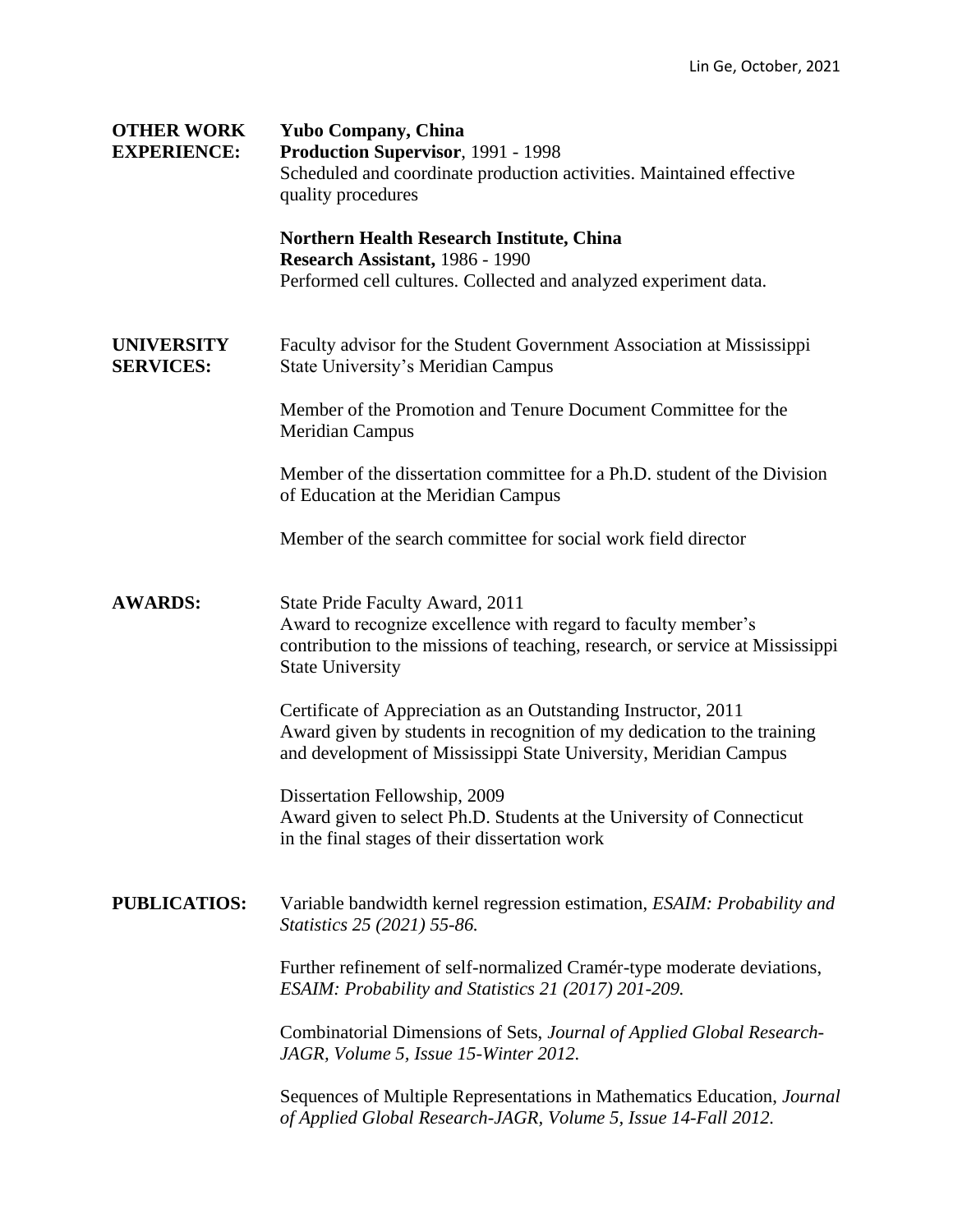Graphical Representations for Introductory Statistics Education, *Journal of Applied Global Research-JAGR, Volume 4, Issue 11-December 2011.*

Teaching Mathematics for Students with Diversified Mathematical Backgrounds, *Review of Higher Education and Self-Learning-RHESL, Volume 4, Issue 8-February 2011.* 

Relationships between Combinatorial Measurements and Orlicz Norms (Part II), *Journal of Functional Analysis, 257 (2009), No. 12, p3949-3967.*

Relationships between Combinatorial Measurements and Orlicz Norms, *Journal of Functional Analysis, 257 (2009), No. 3, p683-720.*

**CONFERENCE:** Conference Presentation at 2015 Joint Statistical Meetings, Seattle, WA, August 8-13, 2015. **"**On the range of self-normalized Cramer type moderate deviations"

> Conference Presentation at 2015 Joint Mathematics Meetings, San Antonio, TX, January 10-13, 2015. **"**On the range of self-normalized Cramer type moderate deviations"

Conference Presentation at American Mathematical Society Sectional Meeting, Eau Claire, WI, September 20-21, 2014. **"**On the range of self-normalized Cramer type moderate deviations"

2014 Joint Mathematical Meetings, Baltimore, January 15-18, 2014.

American Mathematical Society Annual Meeting, Oxford, MS, March 1-3, 2013.

Conference Presentation at Intellectbase International Consortium, Atlanta, GA, October 18-20, 2012. "Combinatorial Dimensions of Sets"

Conference Presentation at Intellectbase International Consortium, Nashville, TN, May 24-26, 2012. "Sequences of Multiple Representations in Mathematics Education"

Conference Presentation at Intellectbase International Consortium, Atlanta, GA, October 13-15, 2011. "Graphical Representations for Introductory Statistics Education"

Conference Presentation at Intellectbase International Consortium, Las Vegas, NV, December 16-18, 2010.

"Teaching Mathematics for Students with Diversified Mathematical Backgrounds"